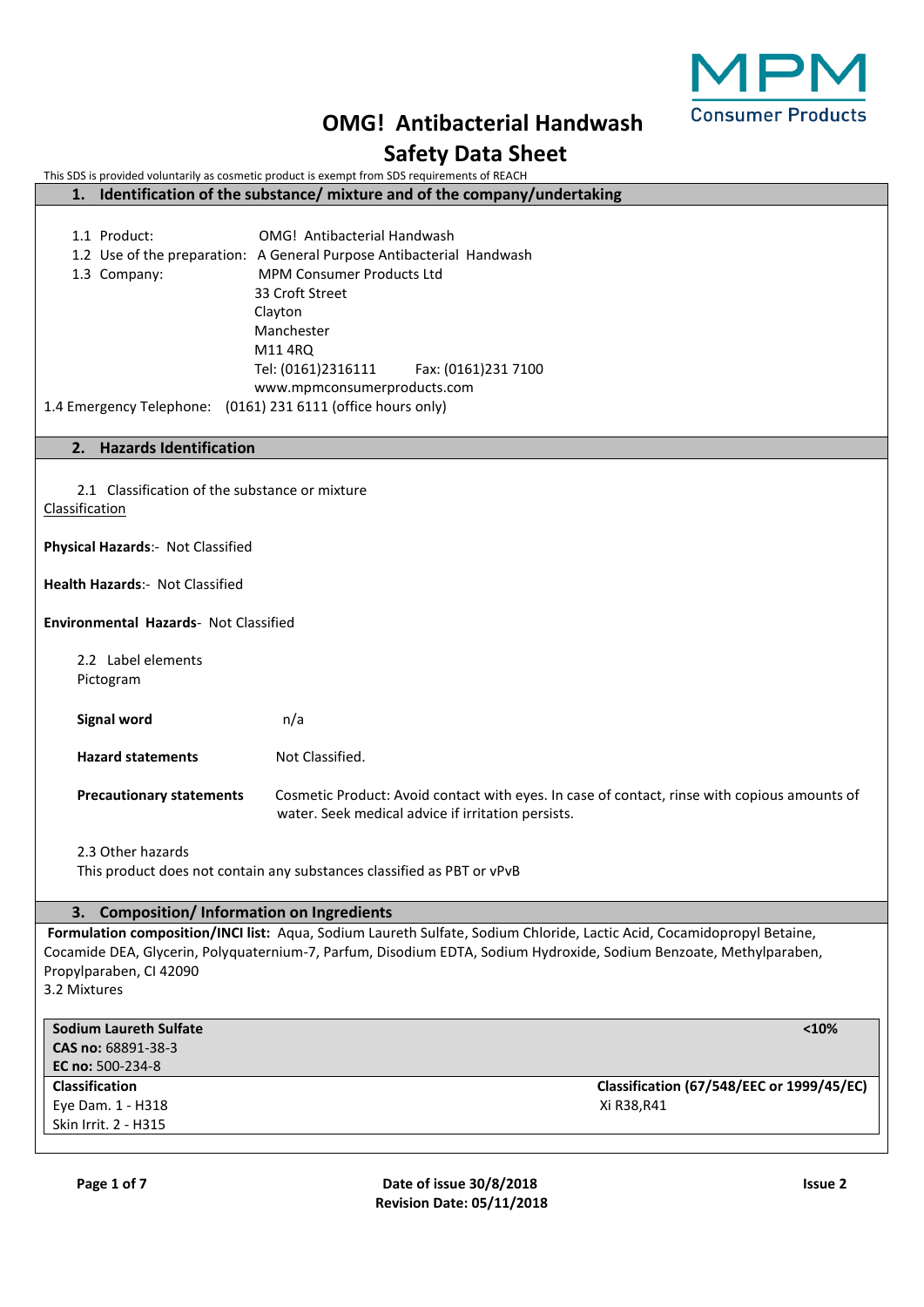

# **OMG! Antibacterial Handwash**

# **Safety Data Sheet**

This SDS is provided voluntarily as cosmetic product is exempt from SDS requirements of REACH

|                       | Lactic acid            | $<$ 5%                                    |
|-----------------------|------------------------|-------------------------------------------|
|                       | <b>CAS no: 79-33-4</b> |                                           |
|                       | EC no: $201-196-2$     |                                           |
| <b>Classification</b> |                        | Classification (67/548/EEC or 1999/45/EC) |
|                       | Eye Dam $1 - H$ 318    | Xn;R38/41                                 |
|                       | Skin Irrit.2 – H 315   |                                           |

The full text for all R- Phrases and Hazard Statements are Displayed in section 16

## **4. First Aid Measures**

4.1. Description of first aid measures

**Inhalation:** Move the exposed person to fresh air at once. Get medical attention if any discomfort continues. **Ingestion:** Rinse mouth out with water and drink copious amounts of water. Do not induce vomiting. If symptoms persist seek medical advice. **Skin contact:** Remove contaminated clothing. Wash the skin immediately with soap and water. Get medical attention if any discomfort continues.

**Eye contact:** Promptly wash eyes with plenty of water while lifting the eye lids. Continue to rinse for several minutes and get medical attention.

4.2. Most important symptoms and effects, both acute and delayed

**Inhalation:** Not expected to be irritating to the respiratory system. Not volatile therefore limited inhalation exposure anticipated **Ingestion:** May cause mild stomach upset

**Skin contact:** May cause slight redness, mild irritation, stinging. Prolonged contact or repeated exposure may cause dryness and cracking of skin

**Eye contact:** May cause redness,tears, stinging to eyes.

4.3. Indication of any immediate medical attention and special treatment needed No recommendation given, but first aid may still be required in case of accidental exposure, inhalation or ingestion of this chemical. If in doubt, GET MEDICAL ATTENTION PROMPTLY!

## **5. Fire Fighting Measures**

5.1. Extinguishing media

**Extinguishing media :** Use fire-extinguishing media appropriate for surrounding materials.

5.2. Special hazards arising from the substance or mixture

**Specific hazards:** No specific firefighting precautions applicable when small quantities are involved in the fire **Hazardous combustion products:** Carbon dioxide (CO2). Carbon monoxide (CO). Nitrous gases(NOx). Oxides of sulphur

5.3. Advice for firefighters

**Protective equipment for fire-firefighters:** Self-contained breathing apparatus and full protective clothing must be worn in case of **fire.** The contract of the contract of the contract of the contract of the contract of the contract of the contract of the contract of the contract of the contract of the contract of the contract of the contract of the co

# **6. Accidental Release Measures**

6.1. Personal precautions, protective equipment and emergency procedures **Personal precautions :** Take care as floors and other surfaces may become slippery. Mop up small spills and rinse to drain with copious amounts of water.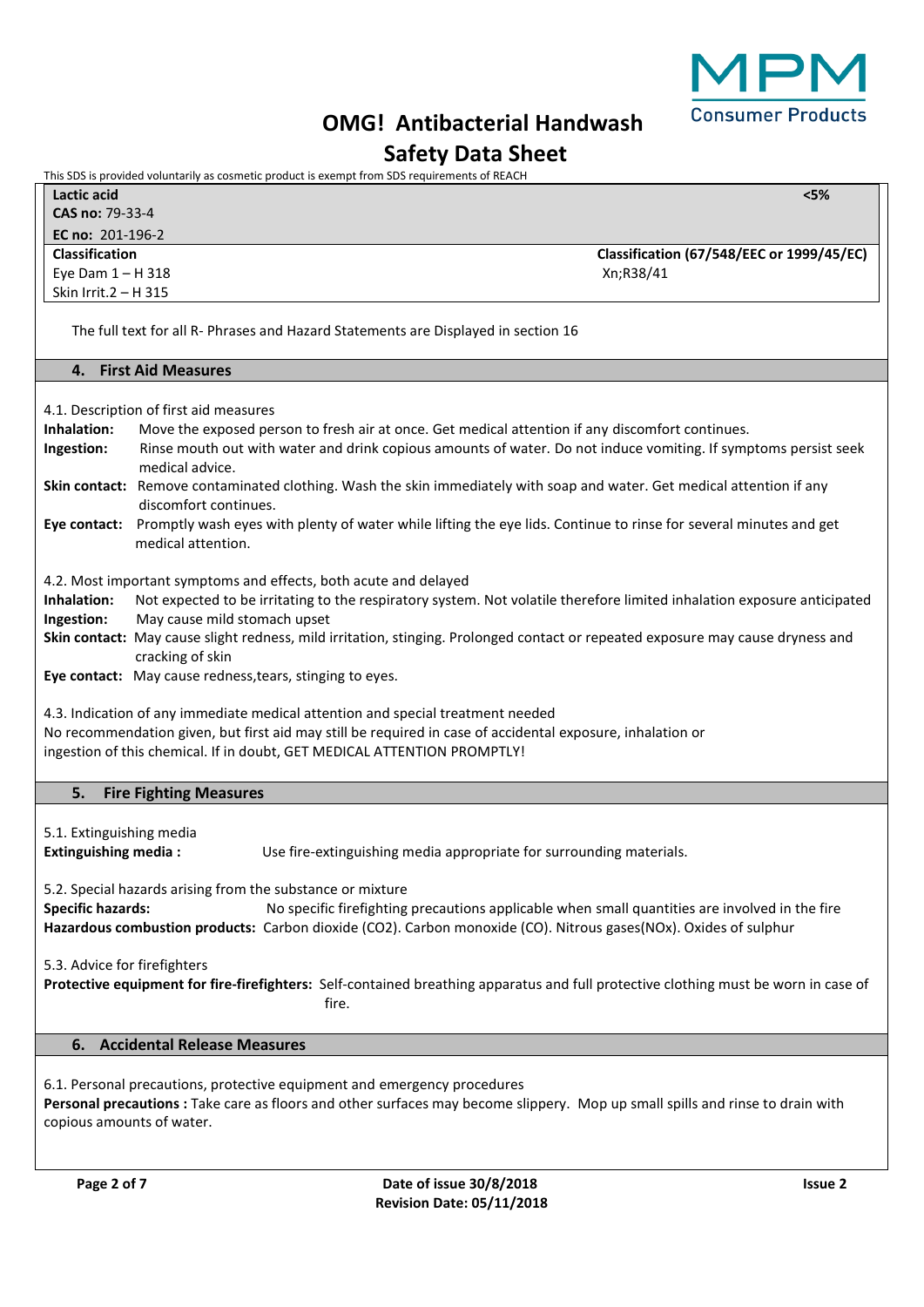

# **OMG! Antibacterial Handwash Safety Data Sheet**

This SDS is provided voluntarily as cosmetic product is exempt from SDS requirements of REACH

6.2. Environmental precautions

**Environmental precautions:** Large Spillages - Do not discharge into drains or watercourses or onto the ground.

6.3. Methods and material for containment and cleaning up

**Methods for cleaning up:** Take care as floors and other surfaces may become slippery. Large Spillages: Absorb spillage with suitable absorbent material. Collect the material and place into suitable labelled container(s). Flush contaminated area with plenty of water. Wash thoroughly after dealing with a spillage. For waste disposal, see Section 13.

6.4. Reference to other sections

**Reference to other sections:** See Section 11 for additional information on health hazards. See Section 12 for additional information on ecological hazards. For waste disposal, see Section 13.

## **7. Handling and Storage**

7.1. Precautions for safe handling

**Usage precautions:** Read and follow manufacturer's recommendations on label. Handle all packages and containers carefully to minimise spills. Keep container tightly sealed when not in use.

**Advice on general occupational hygiene:** Remove contaminated clothing and protective equipment before entering eating areas. Wash at the end of each work shift and before eating, smoking and using the toilet.

7.2. Conditions for safe storage, including any incompatibilities **Storage precautions :** Store in tightly-closed, original container. Store upright in a cool , safe place away from direct sunlight.

7.3. Specific end use(s) **Specific end use(s):** As stated in Section 1.2.

# **8. Exposure controls/ Personal Protection**

8.1. Control parameters **Occupational exposure limits** No specific control limits available

8.2. Exposure controls

**Appropriate engineering** Not relevant.

# **Eye/face protection**

No specific eye protection required under normal use. Safety glasses or goggles recommended if handling significant quantities of undiluted product.

**Hand protection**

Hand protection not required under normal use. If prolonged contact with undiluted product is likely wear suitable gloves recommended for use with surfactants.

## **Other skin and body protection**

None required under normal use.

## **Hygiene measures**

When using do not eat, drink or smoke. Wash hands thoroughly after handling. Wash at the end of each work shift and before eating, smoking and using the toilet.

## **Respiratory protection**

Not required under normal use.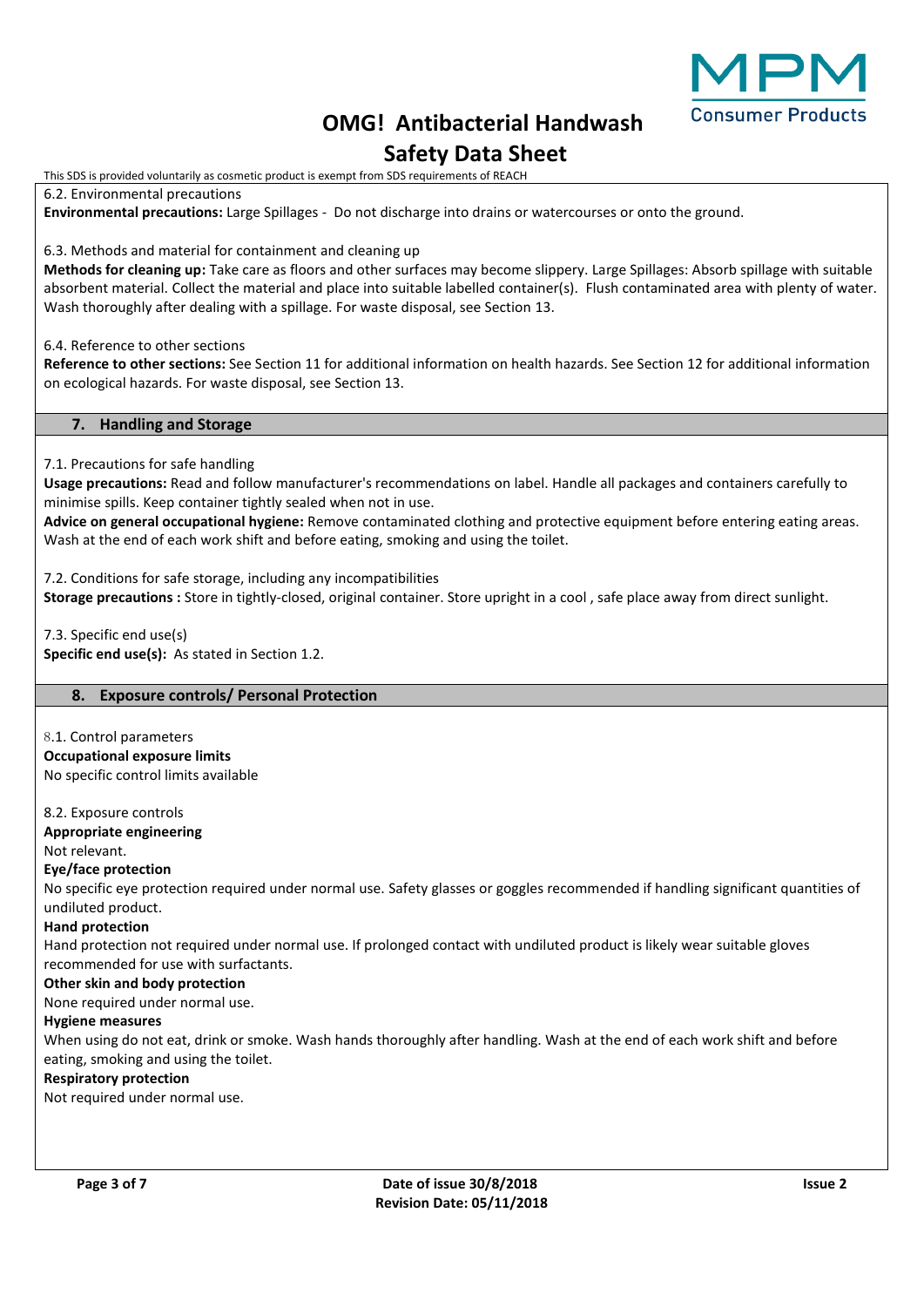

# **OMG! Antibacterial Handwash**

# **Safety Data Sheet**

This SDS is provided voluntarily as cosmetic product is exempt from SDS requirements of REACH

# **9. Physical and Chemical Properties**

9.1. Information on basic physical and chemical properties

| Appearance:                      | Clear liquid.                 |
|----------------------------------|-------------------------------|
| Colour:                          | Pale Blue                     |
| Odour:                           | Characteristic.               |
| <b>Odour Threshold:</b>          | Not available.                |
| pH:                              | $3.5 - 4.0$                   |
| Melting point:                   | ∼0°C                          |
| Initial boiling point and range: | $102^{\circ}$ C               |
| Flammability (solid, gas):       | The product is not flammable. |
| <b>Relative density:</b>         | 1.02 -1.04 @ 20 °C            |
| Solubility(ies):                 | Soluble in water.             |
| <b>Viscosity:</b>                | 2000-5000cps                  |
|                                  |                               |

9.2 Other Information **Other Information :** No information required

# **10. Stability and Reactivity**

10.1. Reactivity

See the other subsections of this section for further details.

10.2. Chemical stability

**Stability :** Stable at normal ambient temperatures and when used as recommended.

10.3. Possibility of hazardous reactions None expected.

10.4. Conditions to avoid Avoid exposure to high and freezing temperatures.

10.5. Incompatible materials **Materials to avoid:** No specific material or group of materials is likely to react with the product to produce a hazardous situation.

10.6. Hazardous decomposition products Does not decompose when used and stored as recommended.

# **11. Toxicological Information**

**11.1. Information on toxicological effects** This product has not been tested. Based on the available data of the ingredients, the classification criteria are not met **Acute toxicity – oral/ dermal/ inhalation** Not classified. **Skin corrosion/irritation** Not classified **Serious eye damage/ irritation** Not classified – May be irritating to eyes. The symptoms can include redness, itching and tearing. **Respiratory sensitisation** Not classified **Skin sensitisation**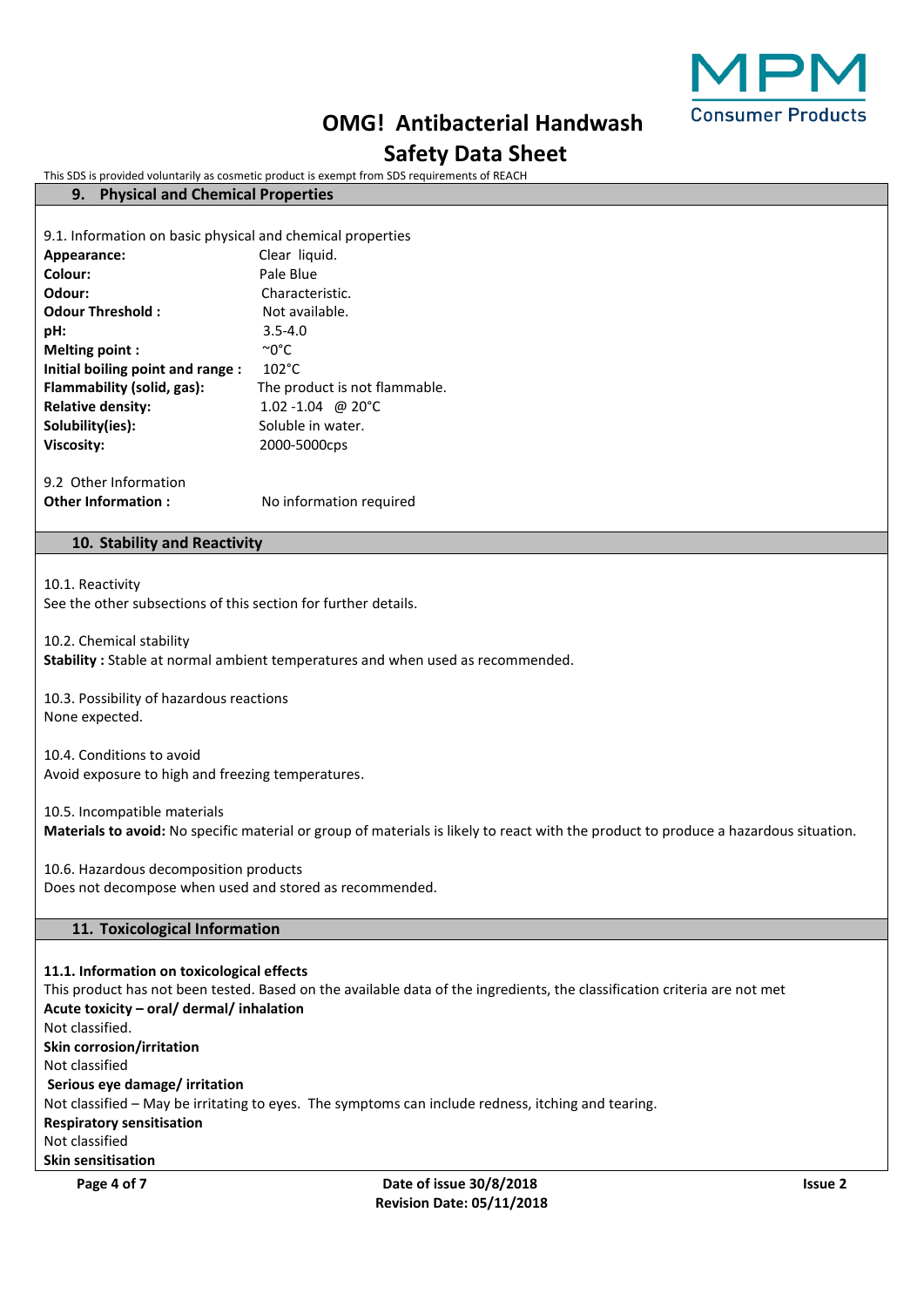

# **OMG! Antibacterial Handwash Safety Data Sheet**

This SDS is provided voluntarily as cosmetic product is exempt from SDS requirements of REACH Not classified **Germ cell mutagenicity Genotoxicity - in vitro** None of the components have been identified as germ cell mutagens. **Carcinogenicity** None of the components have been identified as carcinogens. **Reproductive toxicity Reproductive toxicity - fertility** None of the components have been identified as reproductive toxins. **Specific target organ toxicity - single exposure STOT - single exposure** None of the components have been identified as presenting a systemic target organ hazard. **Specific target organ toxicity - repeated exposure STOT - repeated exposure** None of the components have been identified as systemic target organ hazard. **Aspiration hazard** Based on available data the classification criteria are not met. Not considered to present as aspiration hazard **Toxicological information on ingredients. Sodium Laureth Sulfate Acute toxicity - oral Acute toxicity oral ( LD50 mg/kg)** >2000 Based on available data the classification criteria are not met **Species** Rat **Acute toxicity - dermal Acute toxicity dermal (LD50 mg/kg)** >2000 Based on available data the classification criteria are not met **Species** Rat **Skin Corrosion/Irritation** Irritating. REACH dossier information **Serious Eye damage/ irritation** Irritating REACH dossier information **Lactic acid Acute toxicity - oral Acute toxicity oral ( LD50 mg/kg)** 3.730 mg/kg **Species** Rat **Acute toxicity oral ( LD50 mg/kg)** 4.875 mg/kg **Species** Mouse **Acute toxicity - dermal Acute toxicity dermal (LD50 mg/kg)** >2.000 mg/kg **Species** Rabbit **Skin Corrosion/Irritation** Mild skin irritation. **Species** Guinea pig **Skin Corrosion/Irritation** Severe skin irritation. **Species** Rabbit

**Serious Eye damage/ irritation** Irritating **Species** Rabbit

# **12. Ecological Information**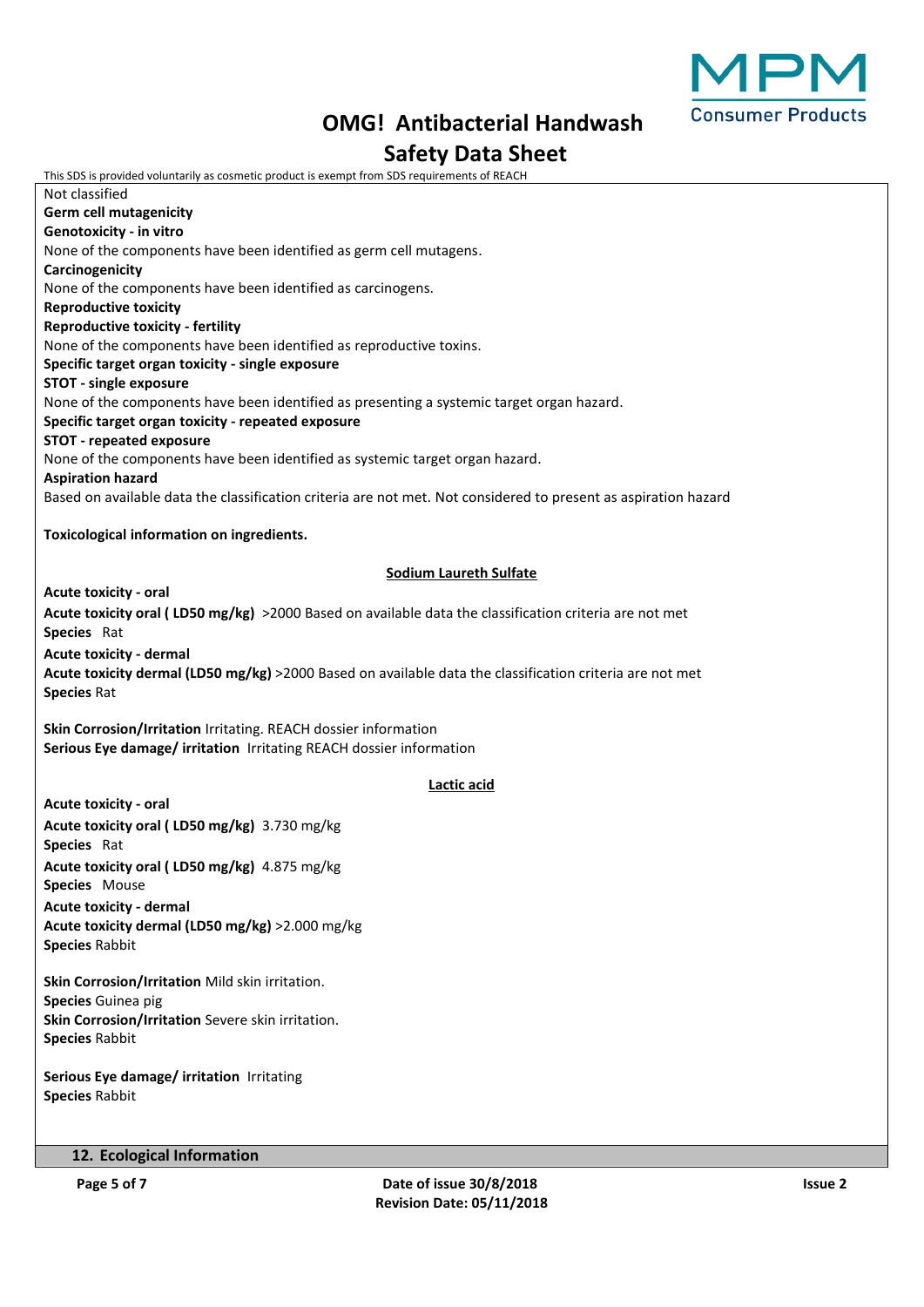

# **OMG! Antibacterial Handwash**

# **Safety Data Sheet**

This SDS is provided voluntarily as cosmetic product is exempt from SDS requirements of REACH

| 12.1. Toxicity<br>Not expected to be toxic in the environment                                                                                                                                                                                                                                          |                                                                                                |                                                                                                                    |                |  |  |  |
|--------------------------------------------------------------------------------------------------------------------------------------------------------------------------------------------------------------------------------------------------------------------------------------------------------|------------------------------------------------------------------------------------------------|--------------------------------------------------------------------------------------------------------------------|----------------|--|--|--|
| Ecological information on ingredients.                                                                                                                                                                                                                                                                 |                                                                                                |                                                                                                                    |                |  |  |  |
| Fish                                                                                                                                                                                                                                                                                                   | CL50                                                                                           | <b>Sodium Laureth Sulfate</b><br>$7.1$ mg/l                                                                        |                |  |  |  |
|                                                                                                                                                                                                                                                                                                        |                                                                                                | Lactic acid                                                                                                        |                |  |  |  |
| Fish<br>Algae                                                                                                                                                                                                                                                                                          | LC50<br><b>EC50</b>                                                                            | 320 mg/l (48hr exposure)<br>3.50 mg/l (Scenedesmus capricornutum)                                                  |                |  |  |  |
| 12.2. Persistence and degradability<br>Persistence and degradability<br>The surfactant(s) contained in this product complies(comply) with the biodegradability criteria as laid down in Regulation (EC) No.<br>648/2004 on detergents.<br>The active component (Lactic acid) is readily biodegradable. |                                                                                                |                                                                                                                    |                |  |  |  |
| 12.3 Bioaccumulaive potential<br>No data available on bioaccumulation.<br>Partition coefficient n-octanol/water for Lactic Acid: log Kow < 1                                                                                                                                                           |                                                                                                |                                                                                                                    |                |  |  |  |
| 12.4 Mobility in soil<br>All components are water soluble and readily absorbed into soil and are mobile in water environment                                                                                                                                                                           |                                                                                                |                                                                                                                    |                |  |  |  |
| 12.5 Results of PBT and vPvB assessment<br>This product does not contain any substances classified as PBT or vPvB                                                                                                                                                                                      |                                                                                                |                                                                                                                    |                |  |  |  |
| 12.6 Other adverse effects<br>None known                                                                                                                                                                                                                                                               |                                                                                                |                                                                                                                    |                |  |  |  |
|                                                                                                                                                                                                                                                                                                        | 13. Disposal Considerations                                                                    |                                                                                                                    |                |  |  |  |
| 13.1. Waste treatment methods<br>Disposal methods : Dispose of contents/container in accordance with national regulations                                                                                                                                                                              |                                                                                                |                                                                                                                    |                |  |  |  |
| 14. Transport Information                                                                                                                                                                                                                                                                              |                                                                                                |                                                                                                                    |                |  |  |  |
| General                                                                                                                                                                                                                                                                                                |                                                                                                | The product is not covered by international regulations on the transport of dangerous goods (IMDG, IATA, ADR/RID). |                |  |  |  |
| 14.1. UN number :<br>Not applicable.                                                                                                                                                                                                                                                                   |                                                                                                |                                                                                                                    |                |  |  |  |
| 14.2. UN proper shipping name:<br>Not applicable.                                                                                                                                                                                                                                                      |                                                                                                |                                                                                                                    |                |  |  |  |
| 14.3. Transport hazard class(es): No transport warning sign required.<br>14.4. Packing group:<br>Not applicable.                                                                                                                                                                                       |                                                                                                |                                                                                                                    |                |  |  |  |
| 14.5. Environmental hazards:                                                                                                                                                                                                                                                                           |                                                                                                |                                                                                                                    |                |  |  |  |
| Environmentally hazardous substance/marine pollutant: No.<br>14.6. Special precautions for user: Not applicable.                                                                                                                                                                                       |                                                                                                |                                                                                                                    |                |  |  |  |
|                                                                                                                                                                                                                                                                                                        | 14.7. Transport in bulk according to Annex II of MARPOL73/78 and the IBC Code: Not applicable. |                                                                                                                    |                |  |  |  |
| Page 6 of 7                                                                                                                                                                                                                                                                                            |                                                                                                | Date of issue 30/8/2018                                                                                            | <b>Issue 2</b> |  |  |  |